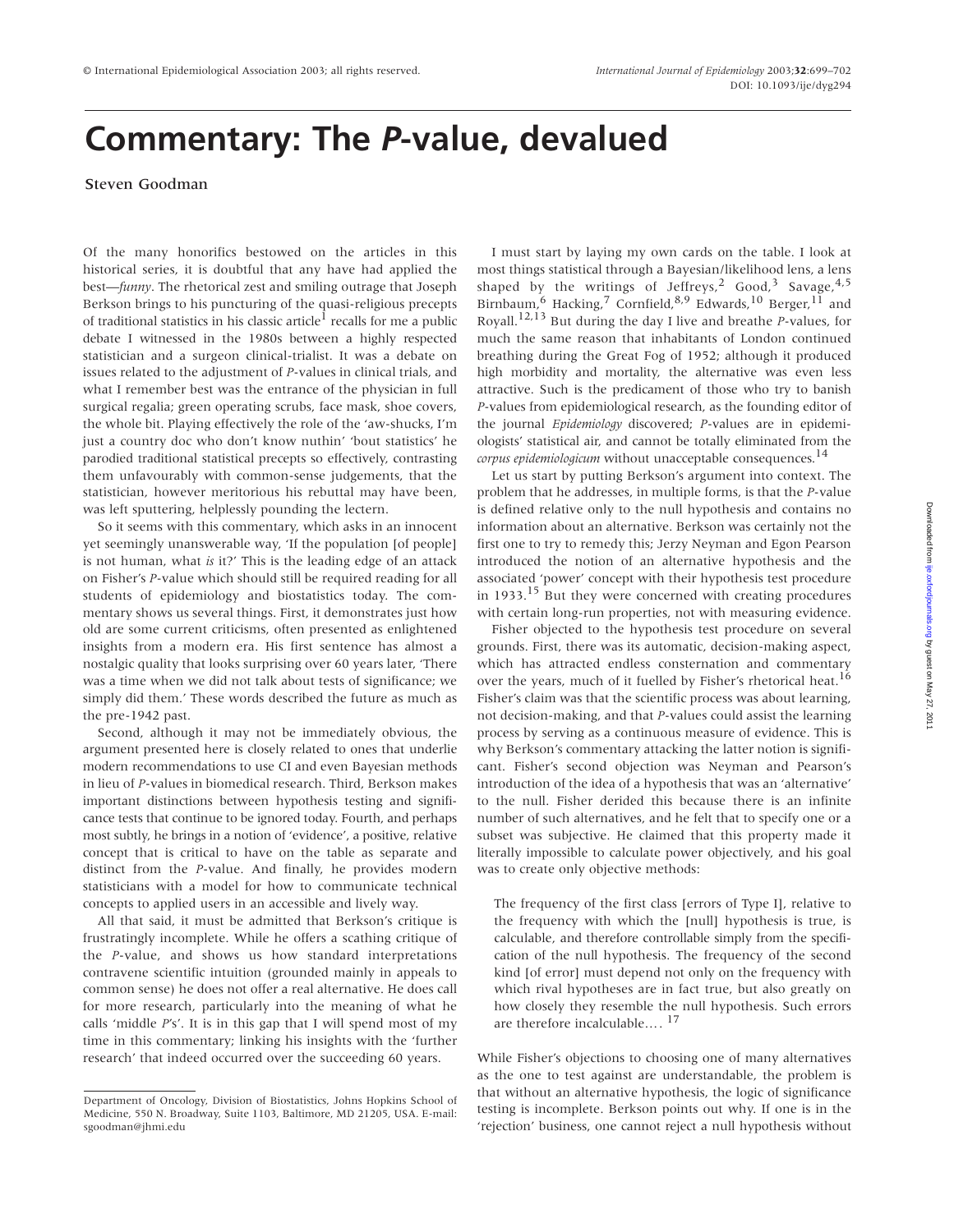something else to accept. And if one is in the 'evidence' business, you cannot have evidence *against* a hypothesis without it being *for* another, unless the hypothesis renders the observation literally impossible.<sup>13,18</sup>

This issue can be framed another way. The claim that a measure of evidence requires an alternative hypothesis is equivalent to saying that the magnitude of an observed effect is relevant to the evidence against the null hypothesis. That is, for the same *P*-value, a larger effect should provide more evidence against the null than a smaller effect. This motivates the example Berkson presents in his Table 1, when he looks at a hypothetical experiment to test whether a physician could divine the sex of a child *in utero*. In a small experiment  $(n = 10)$ , the physician guesses right 60% of the time. In a larger experiment ( $N = 1000$ ), the physician guesses right 50.5% of the time. The *P*-value in both cases equals 0.38. Berkson claims the small experiment is essentially uninformative, and the larger experiment confirms that the physician cannot discriminate 'to any significant degree', and is 'convincing positive evidence of the truth of the null hypothesis within practical limits' (ref. 1, p. 332).

It is worth spending some time on this simple example. To modern eyes it may seem curious that Berkson does not present what a first-year statistics student would today; confidence limits. Neyman's paper on confidence limits (derived from the logic of hypothesis tests) was published 8 years before this talk, and Berkson was clearly aware of it, referring to them in his footnote 5. His failure to calculate them may be because he did not see how they addressed the issue of evidence measurement. But we will start there. The exact 95% binomial CI for 6/10 successes is 26% to 89%. For 505/1000 successes it is 47.4% to 53.6%. These provide quantitative correlates to Berkson's phrases 'significant degree' and 'practical limits'. He is essentially saying that a 3.6% absolute increment in discriminating ability is of minimal practical value. This is the same as an argument that we are rarely interested in a precise null hypothesis; that there is always some 'equivalence' region around a zero effect. Berkson does not specify what that equivalence region is, except to claim implicitly that it includes a 3.6% increment in predictive ability.

Fisher probably would have agreed that in a situation like this, estimation is the preferred approach. In the following passage, which followed the previous quote, he claims that when the alternative is along a quantifiable continuum, estimation is more appropriate than testing, and that since any hypothesis can be specified as a 'null' hypothesis, Type II errors can be viewed as a form of Type I error, albeit for a non-zero null hypothesis:

It may be added that in the theory of estimation we consider a continuum of hypotheses each eligible as null hypothesis,

**Table** Likelihood ratios for the listed alternative hypotheses versus the null hypothesis, Ho:  $p = 50\%$ . These probabilities are the chance that a physician can guess the sex of a child *in utero*. See Appendix for calculations. (Note that the 'p' refers to the probability of a correct prediction, not the *P*-value)

|                                        |                        | Alternative hypothesis |                                  |                    |
|----------------------------------------|------------------------|------------------------|----------------------------------|--------------------|
| Observed data                          | 95% CI                 |                        | $p = 51\%$ $p = 55\%$ $p = 60\%$ |                    |
| $\hat{p} = 60\%$ , N = 10              | 26\% to 89\% LR = 1.04 |                        | 1.16                             | 1.22               |
| $\hat{p} = 51\%$ , N = 1000 48% to 54% |                        | 1.22                   | 0.05                             | $8 \times 10^{-8}$ |

and it is the aggregate of frequencies calculated from each possibility in turn as true—including frequencies of error, therefore only of the 'first kind' without any assumptions of knowledge *a priori—*which supply the likelihood function … and other indications of the amount of information available. The introduction … to errors of the second kind in such arguments is entirely formal and ineffectual.<sup>17</sup>

There is an interesting split here; Fisher clearly has the technical skills to have proposed a measure of comparative evidence if he wanted to, but he claims to be able to meet all his scientific needs with an informal combination of the *P*-value and estimation. Berkson, on the other hand, was perhaps in better touch with how *P*-values were viewed and (mis)used in the real world. Berkson saw the need for a measure of evidence that combined effect magnitude and precision, but it appears that he could not quite figure out exactly how to do it. He says repeatedly, in different ways, that the probability of the observed data under the null hypothesis needs to be compared to the probability under an alternative hypothesis. Yet he does not propose formally the statistic that embodies this, one that was already established as the mathematical foundation of the hypothesis-testing calculus, and for which Fisher could have easily adapted his own likelihood function; the likelihood ratio  $(LR)$ .

It is instructive to look at this example through the Likelihood/Bayesian prism. The LR is defined as the ratio of the data's probability under two hypotheses. To emphasize its characteristic of measuring evidence *for* a hypothesis (relative to another), and minimize confusion with the *P*-value, I will calculate it with the alternative hypothesis in the numerator:

Probability of the data under the alternative hypothesis Probability of the data under the null hypothesis

$$
= \frac{\Pr(D|\text{Ha})}{\Pr(D|\text{Ho})}
$$

The first question the LR forces us to answer is what alternative hypothesis to use. As Fisher pointed out, this is not a simple question, and what we call 'null' and 'alternative' can be arbitrary. However, recognizing that a question about evidence requires it to be answered, and that the evidence reported will differ according to that answer, is a critical step forward.

The null hypothesis in this example is  $p = 50\%$ , i.e. that the physician's guesses are no better than chance. For didactic and computational purposes, I will change the data in the  $N = 1000$ scenario slightly from 505 successes to 510, which will not affect the point. The LR for various non-null hypotheses versus the null in the two scenarios is reported in the Table.

The Table tells us quantitatively what Berkson tells us qualitatively. We see that for the experiment with  $N = 10$  and six successes, the data is virtually uninformative about any hypothesis in the range 50% to 60%, with all the LR very close to one. The best-supported hypothesis, with a very weak LR of 1.22, is  $p = 60\%$ , the hypothesis that the true success probability equals the observed proportion of 60%. (This hypothesis must have the biggest likelihood, since the observed proportion is the maximum likelihood estimate.) This same LR (i.e. 1.22) is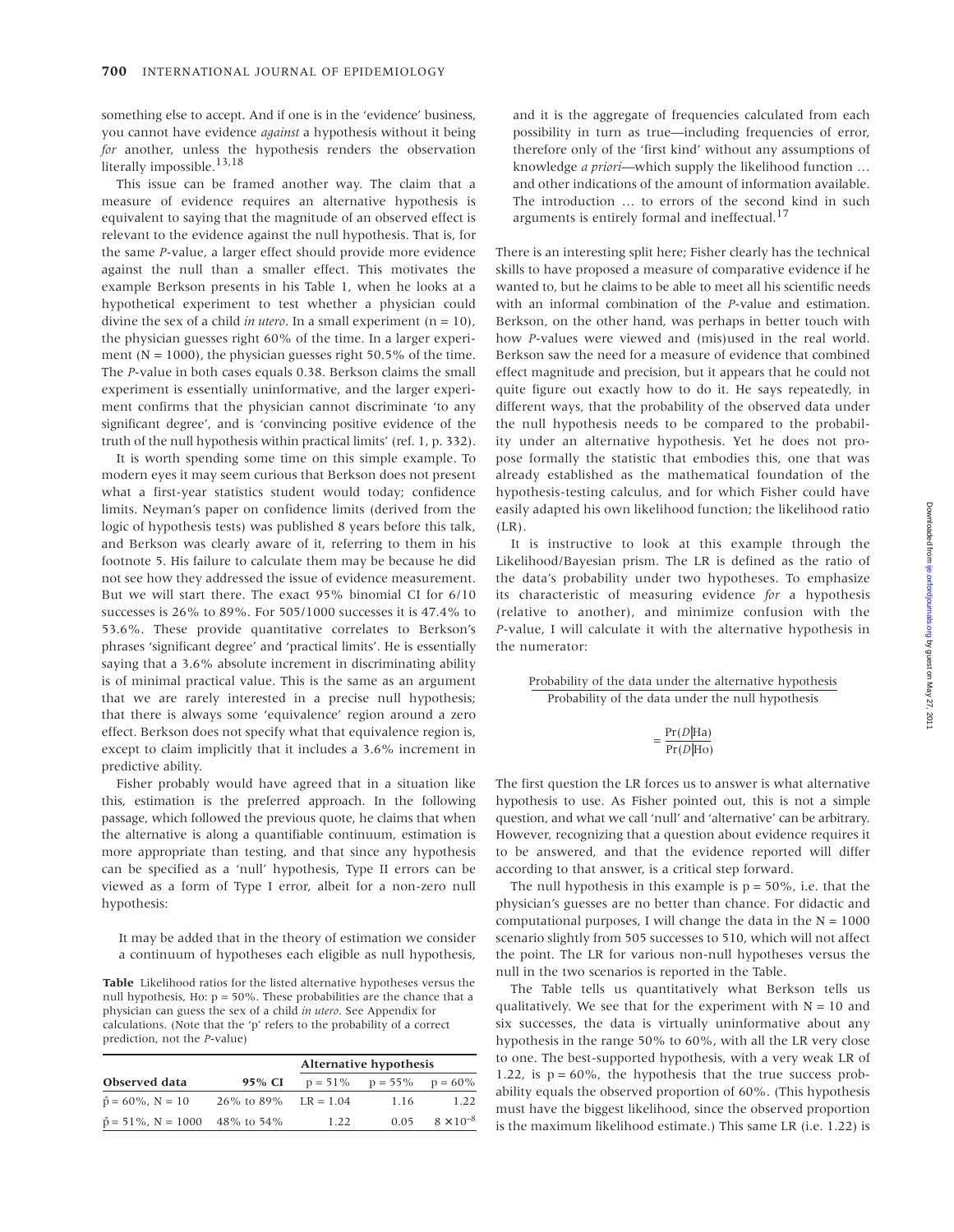obtained in the  $N = 1000$  experiment for a success proportion of 51%, the maximally supported alternative when there are 510/1000 successes. The evidence against the null hypothesis in the two experiments looks the same, but only when we measure it for different alternative hypotheses; Ha:  $p = 60\%$  in the  $N = 10$  case, and Ha:  $p = 51\%$  in the  $N = 1000$  case.

If we measure the evidence for the same alternative hypothesis in the two experiments, the evidence is totally different; the  $N = 10$  experiment favours Ha:  $p = 60\%$  1.22 times more strongly than Ho, but the  $N = 1000$  experiment speaks overwhelmingly *against* Ha: p = 60% and *for* Ho by a factor exceeding 100 million! This vindicates Berkson's intuition that when considering the evidence *against* the null hypothesis, it is critical to understand what the evidence is *for*.

Because the *P*-value is not comparative, it is not an evidential measure and does not behave like one. But it is often a monotonic function of the maximum LR, the LR of the hypothesis with maximum likelihood (i.e. the MLE) versus the null. For example, when the statistic of interest is Gaussian, the maximum LR equals  $exp(Z^2/2)$  and the *P*-value value equals 2 (1 –  $\Phi(|Z|)$  (i.e. twice the tail area), where Z = standard Z-score and  $\Phi(|Z|)$  = the cumulative normal distribution from  $-\infty$  to |Z|. This monotonic relationship tells us that the fixed sample-size *P*-value is a transformation of a measure (the LR) that compares the likelihood of the null hypothesis to a *post-hoc,* data-suggested hypothesis, i.e. the MLE. Thus, a fixed sample-size *P*-value might be regarded as a surrogate for a kind of evidential measure, but it is a measure that violates a prime dictum of scientific research: to pre-specify hypotheses. A true measure of evidence uses a pre-specified alternative not dictated by the data.

Operationally, how do we pre-specify alternative hypotheses? The easiest way is to choose a single non-null parameter value, e.g. the 'minimum important difference'. But the alternative hypothesis typically encompasses more than one non-null parameter value, e.g. 'Ha = treatment difference greater than zero'. In those situations, measuring the likelihood ratio for Ha versus Ho requires that we average the likelihood function over all values of the treatment difference included in the alternative hypothesis. The resulting LR is called a weighted likelihood ratio. If a Bayesian prior probability distribution is used as the averaging function, the resulting LR is called the 'Bayes Factor'.<sup>19,20,21</sup> The reason for the 'Bayes factor' name is that this ratio appears in Bayes theorem as the factor that multiplies the prior odds of the truth of two hypotheses to generate their posterior odds of being true.

Interestingly, if we use a pre-specified likelihood averaging function, many issues that pose a problem for conventional statistics vanish. In particular, the problem of 'multiple looks' disappears, as the probability of a Type I error is bounded by  $1/LR_t$ , where  $LR_t$  = the threshold degree of evidence to stop a study.13,22 The problem of measuring evidence for a composite alternative hypothesis (i.e. one that encompasses more than one parameter value) is therefore analogous to that associated with exploration of multiple subgroups. If we go on a datadredging expedition and report only which subgroup effects are significant, we are certain to produce a welter of false findings. But if we pre-specify which subgroups will be analysed, the chance of a spurious claim is greatly reduced. Similarly, if we pre-specify a weight function over a range of simple alternatives*,* and then measure the evidence comparatively, we can look at

the data as frequently as we want without fear of an unbounded Type I error. If we find such pre-specification difficult, then any resulting problems should not be viewed as caused by our exploration or our evidential measure, but rather by our weak background knowledge.<sup>20</sup>

Berkson also brings to our attention that more complex features of the data other than just a simple effect measure can affect the alternative we consider. In the *Drosophila* example, he points out that by itself, the low *P*-value for the test of linearity was meaningless in the absence of a competing explanation for the observed pattern. Interestingly, Fisher seized on this in his rebuttal to Berkson's article, reprinted here, to claim that Berkson had ignored the example's biological nuances.<sup>23</sup> But a close reading of Berkson's piece shows that Fisher did not fairly represent him; Berkson does not dismiss the non-linearity, but rather states that the meaning of the low *P*-value depended on exactly which explanation for the non-linearity was entertained, and it was only such explanations that would justify rejection of the null hypothesis, not the small *P*-value alone. He and Fisher are in agreement about the importance of searching for those explanations; they differ only on the interpretation of the *P*-value in the absence of one.

Using the relationship between the fixed sample size *P*-value and the maximum LR, an idiosyncratic view is that the *P*-value is a kind of evidential measure, but an extraordinarily fickle one; flitting from one alternative hypothesis to another wherever the data wind blows. Unfortunately, in their traditional guise, *P*-values obscure the idea that true evidence is relative, and that it is literally nonsensical to speak of evidence against the null hypothesis without considering what it is *for*. Even without a modern statistical perspective or tools, Berkson saw this clearly, and communicated it in an eminently readable and entertaining way. The *International Journal of Epidemiology* is to be applauded for bringing this article again to our collective attention, and I hope that those who see it 60 years hence will not still be lamenting its unlearned lessons.

## Appendix

Calculations underlying the Table.

$$
LR(Ha : p = p_a vs. Ho : p = 0.5 | N, x) \frac{Pr(Data | Ha)}{Pr(Data | Ho)} = \frac{Bin(N, x, p = p_a)}{Bin(N, x, p = 0.5)}
$$

Where  $Bin(N, x, p) = Binomial probability for sample size = N$ ,  $successes = x$  and success probability = p.

For the first entry in the Table  $(LR = 1.04)$ , these parameters are:  $N = 10$ ,  $x = 6$ ,  $p_a = 0.51$ 

$$
LR(\text{Ha}: \mathbf{p} = 0.51 \text{ vs. Ho}: \mathbf{p} = 0.50 \mid \mathbf{N} = 10, \mathbf{x} = 6) = \frac{\binom{10}{6} (0.51)^6 (0.49)^4}{\binom{10}{6} (0.5)^6 (0.5)^4} = 1.04
$$

LR for the other entries are calculated similarly, using the reported values of N, x, and  $p_a$ .

## References

- <sup>1</sup> Berkson J. Tests of significance considered as evidence. *J Am Statist Assoc* 1942;**37:**325–35.
- <sup>2</sup> Jeffreys H. *Theory of Probability.* Oxford: Oxford University Press, 1939, 1961.